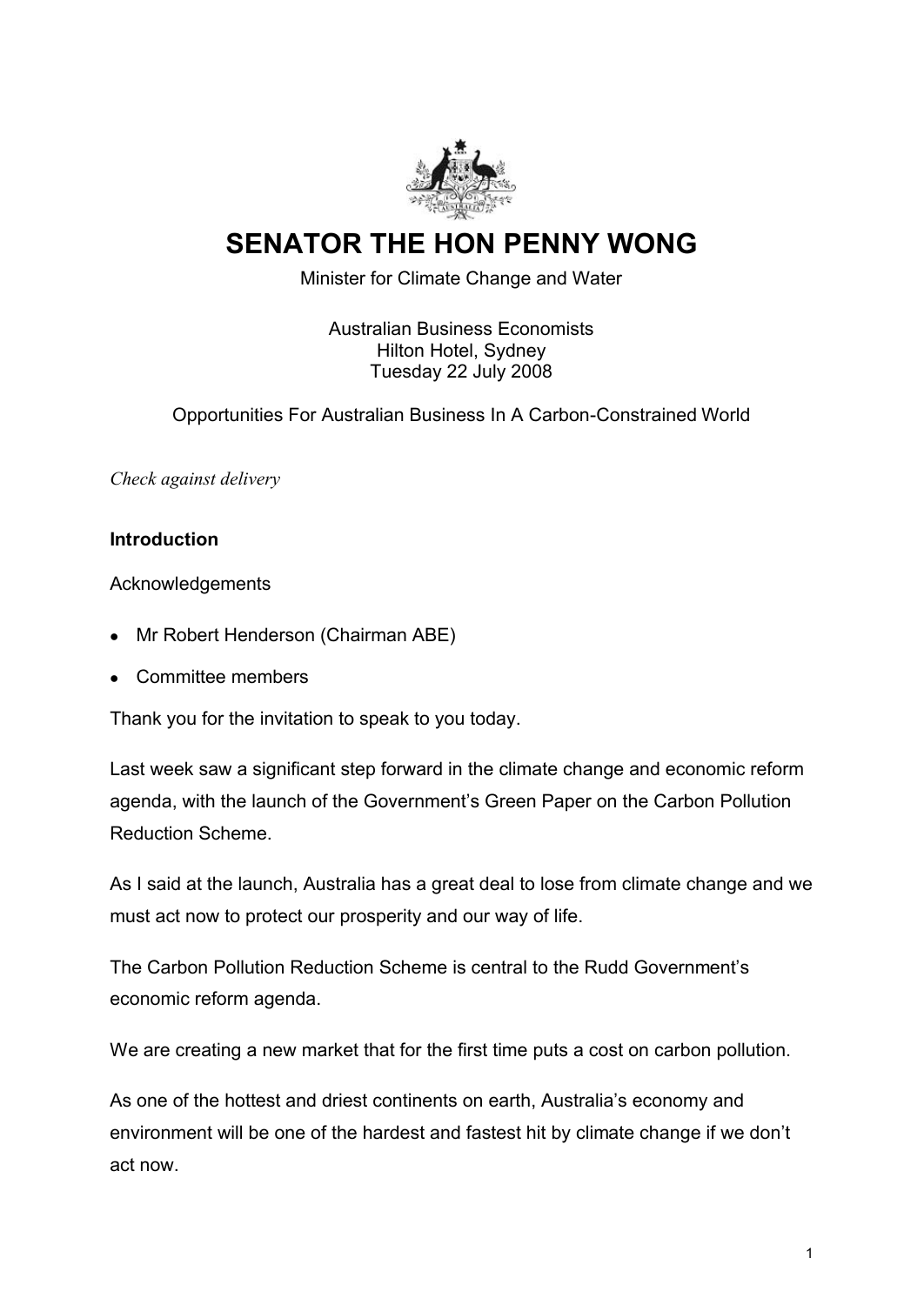As members of Australia's financial community, you understand – perhaps better than any other sector – the significant opportunities that arise from creating a robust new carbon market.

I say 'robust' here deliberately.

If we falter in designing a robust market, we will compromise the opportunities that flow from it.

Without a clear constraint on carbon pollution that provides the market with certainty into the future, emissions trading would not deliver the reductions in carbon pollution needed to address climate change; nor would it provide the lowest cost adjustment that a market mechanism delivers.

And without broad coverage, we would place an unfair burden of emissions reductions on a narrower share of the economy.

Market distortions like this would see our capacity to transition to a low carbon future at lowest cost compromised.

## **Australia's Carbon Pollution Reduction Scheme**

As I said last week, it is time to rein in the carbon pollution we have been pouring into the atmosphere. This is something we must do at the lowest overall cost to our economy.

The Rudd Government's Carbon Pollution Reduction Scheme will reform and transform the Australian economy.

In its ability to change the economy over time, the Carbon Pollution Reduction Scheme is likely to be on par with past economic reforms such as trade liberalisation, opening up the economy, and floating the dollar.

Those tough economic reforms of the 1980s and 1990s — that many of you here today will remember well — mean that Australia now has a resilient and flexible economy which is well placed to undertake this new reform.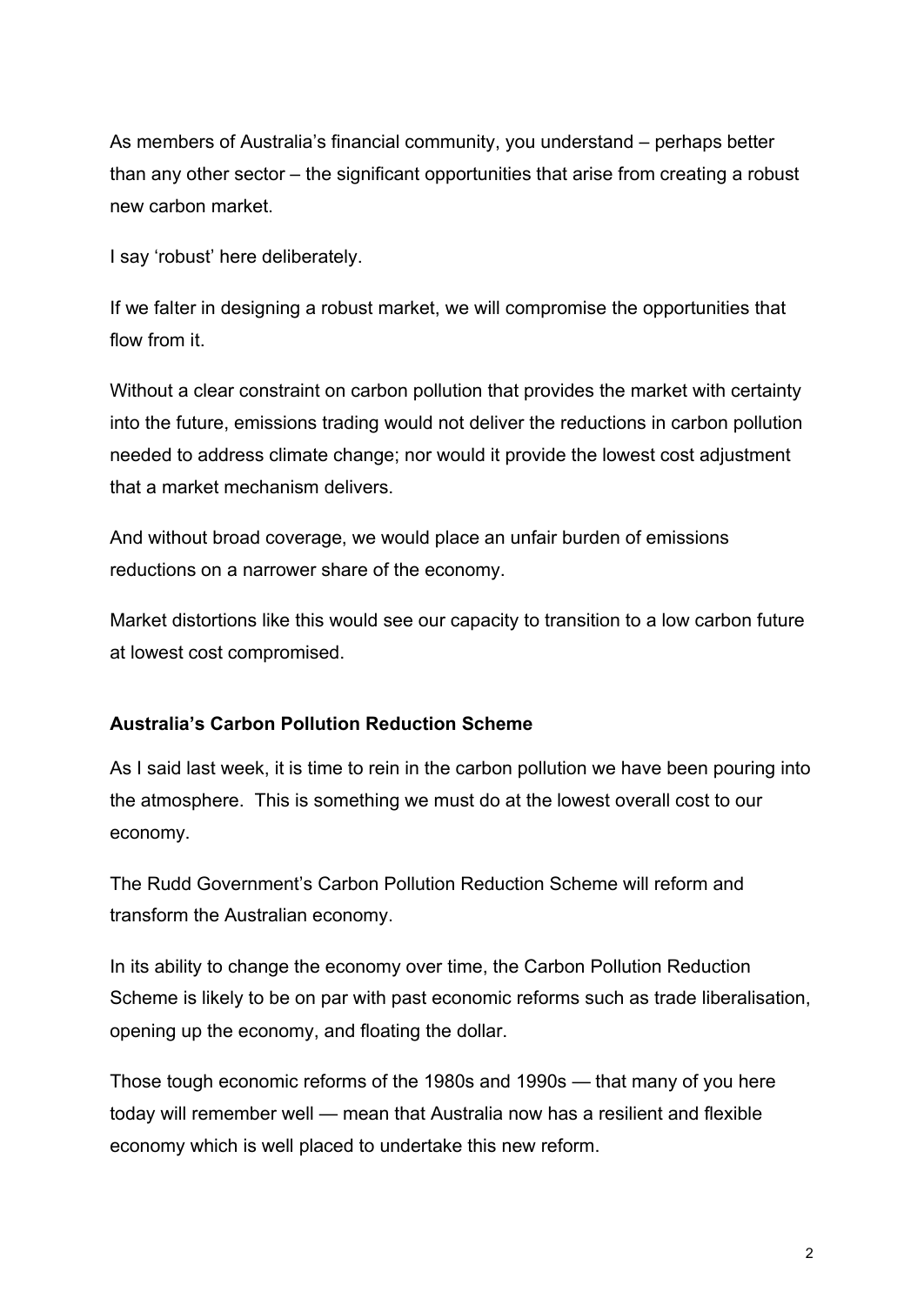It is a fundamental economic reform that will unleash incentives for research and innovation, and decisions by consumers and investors that will help deliver a more carbon-efficient economy.

Globally, countries that have begun early the transition to a low carbon economy will develop the innovative businesses and specialised expertise to help other economies with their transition.

This will deliver substantial investment in clean technologies that enable us to maintain and improve living standards while reducing our impact on the climate.

As I have already highlighted, if we are going to truly tackle climate change, we will need to harness the full power of market forces.

That is why we are pursuing a market-based, whole-of-economy reform.

The effect of putting a price on carbon will be profound. It will affect relative prices, so that those goods and services which are carbon intensive cost relatively more over time than those that are low carbon.

In a robust carbon market, companies and industries that produce goods and services in a way that contributes less carbon pollution will be rewarded.

## **The scale of the challenge**

Australia has a target of a 60 per cent reduction in emissions by 2050.

The trajectory we choose to reach that mid-century target will underpin the new carbon market, and we have an extensive process underway within the Treasury and through the work of Professor Garnaut to model to impacts of various emissions reduction pathways.

We will set the medium term target range after completing this modelling and after consultation with the Australian community.

We already know that to meet the 60 per cent reduction target, carbon emissions per dollar of real GDP will need to decline much faster than any improvements we have seen in recent decades.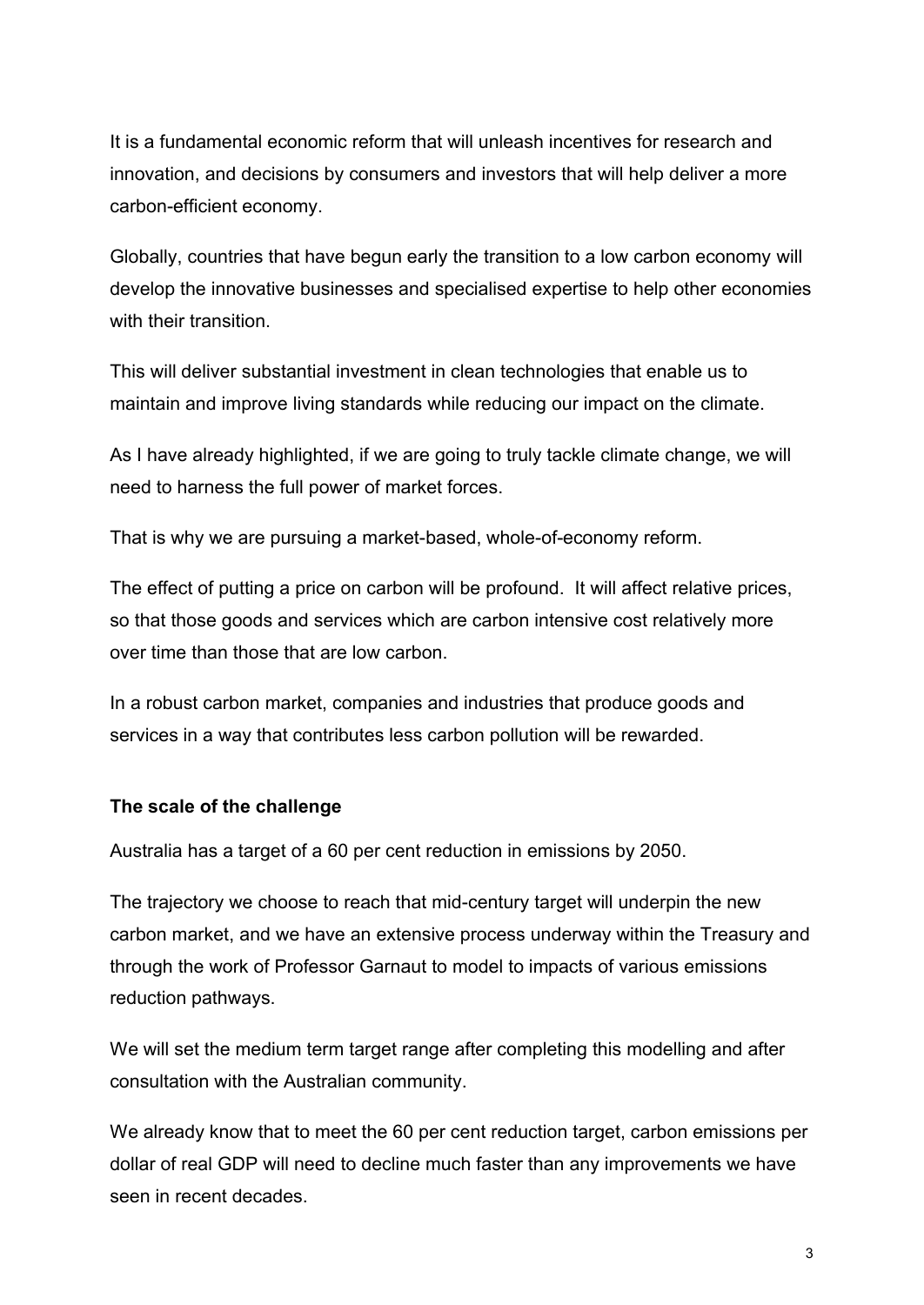At its core, our climate change economic reform agenda is about reducing our carbon intensity while maintaining strong economic growth – what has been referred to as improving our 'carbon productivity'.

How do we achieve that carbon productivity improvement?

To borrow from Nicholas Stern, first we must deploy existing low carbon technologies. Harnessing the potential of existing low-carbon technologies is an urgent first step.

Second, we must develop and scale-up technology that is near commercialisation. Low-carbon technologies like carbon capture and storage and innovative solar technologies that still fall short of commercial viability require cooperation between governments, investors and the private sector to accelerate development and deployment.

Third, we must find the big breakthrough technologies. In the longer term, the global cuts in carbon emissions will be achieved only through technology breakthroughs to provide zero emission electricity. That will require a major investment in research and development.

Fourth, high carbon productivity sectors will grow more rapidly than low carbon productivity sectors. Managing this structural change in a way that deals with legitimate community concerns is the tough job of economic reform that this Government is taking on.

# **A robust carbon market to drive investment in clean energy**

These four imperatives — deployment of low carbon technology, commercialisation of proven technology, zero emissions technological breakthroughs, and changing the structure of the economy — all depend on long-term investment decisions.

And in turn, those long term investment decisions depend on a credible and effective limit on the amount of carbon we will allow to be emitted.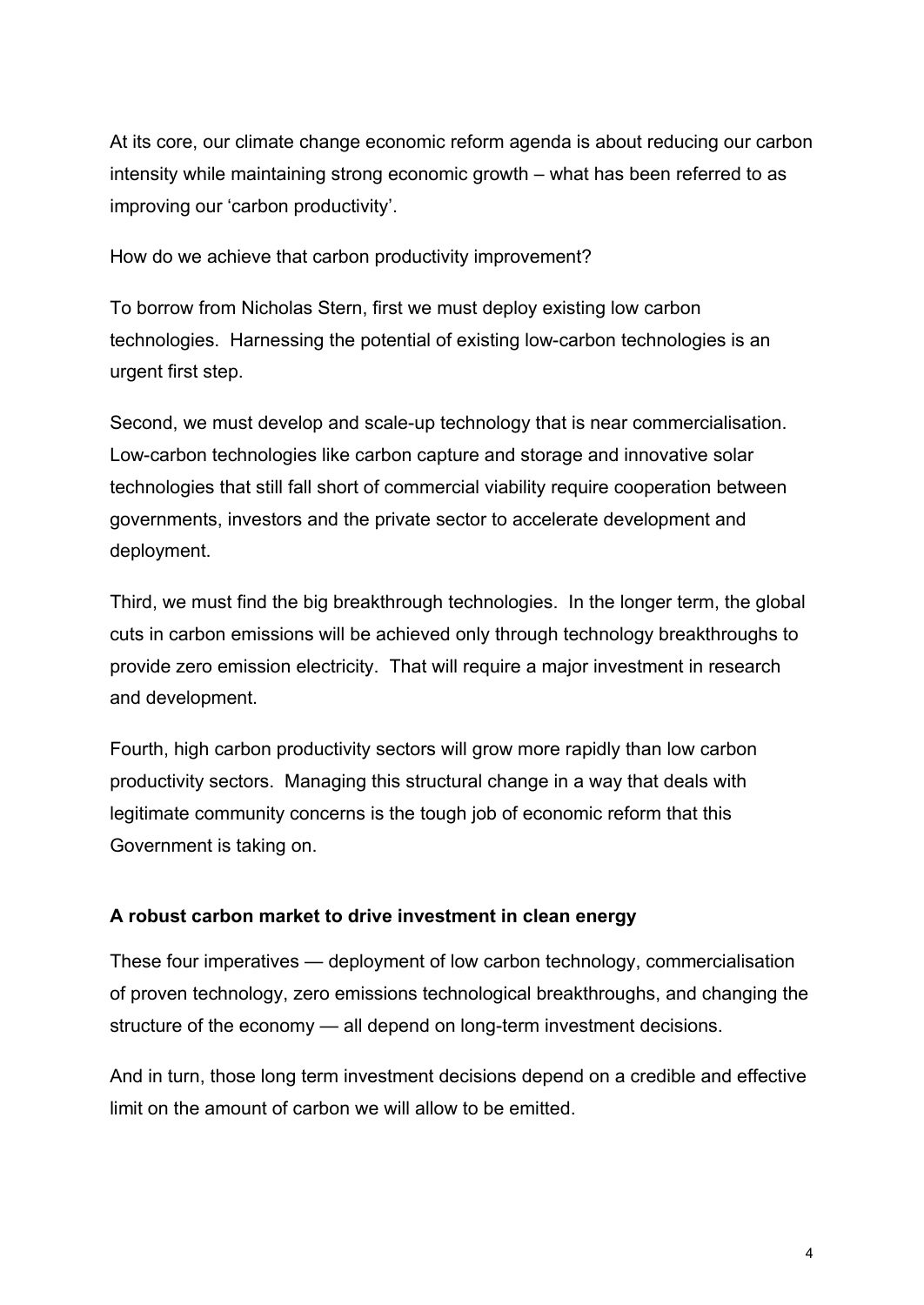A credible trajectory and a credible emissions trading scheme are the economic settings that will drive investment in clean energy. That's because the transformation to a low-carbon economy will require substantial investments in long-lived assets.

Australia needs a scheme that will credibly reduce Australia's emissions, so that the market — the energy suppliers, the technology companies, the innovative businesses and the investors — will commit to the new energy assets we need to reduce our emissions.

To give you a sense of the scale of the challenge, the International Energy Agency has said that the additional investment in technology and deployment that the world needs between now and 2050 amounts to US\$45 trillion.

As you understand, investment is fundamentally driven by an expectation of future returns. We are asking businesses and investors to drive an economic transformation.

That is why it is so critical that the Carbon Pollution Reduction Scheme delivers the economic reform to provide entrepreneurs and investors with a certain economic environment for the life of those investments.

The finance sector also has an enormous role to play in channelling funds to the industries that will thrive in a carbon constrained world. The better financial markets and business understand the shape of what is to come, the more effective they will be in seizing the opportunities associated with the transition to a low carbon economy.

## **Consultation**

Over the past six months, I have been engaged in ongoing consultation and discussion with business – including the finance sector – and the community.

In the business community, it is widely understood that this will be a tough economic reform, but also that there is a necessity for a market based transition to a low carbon future.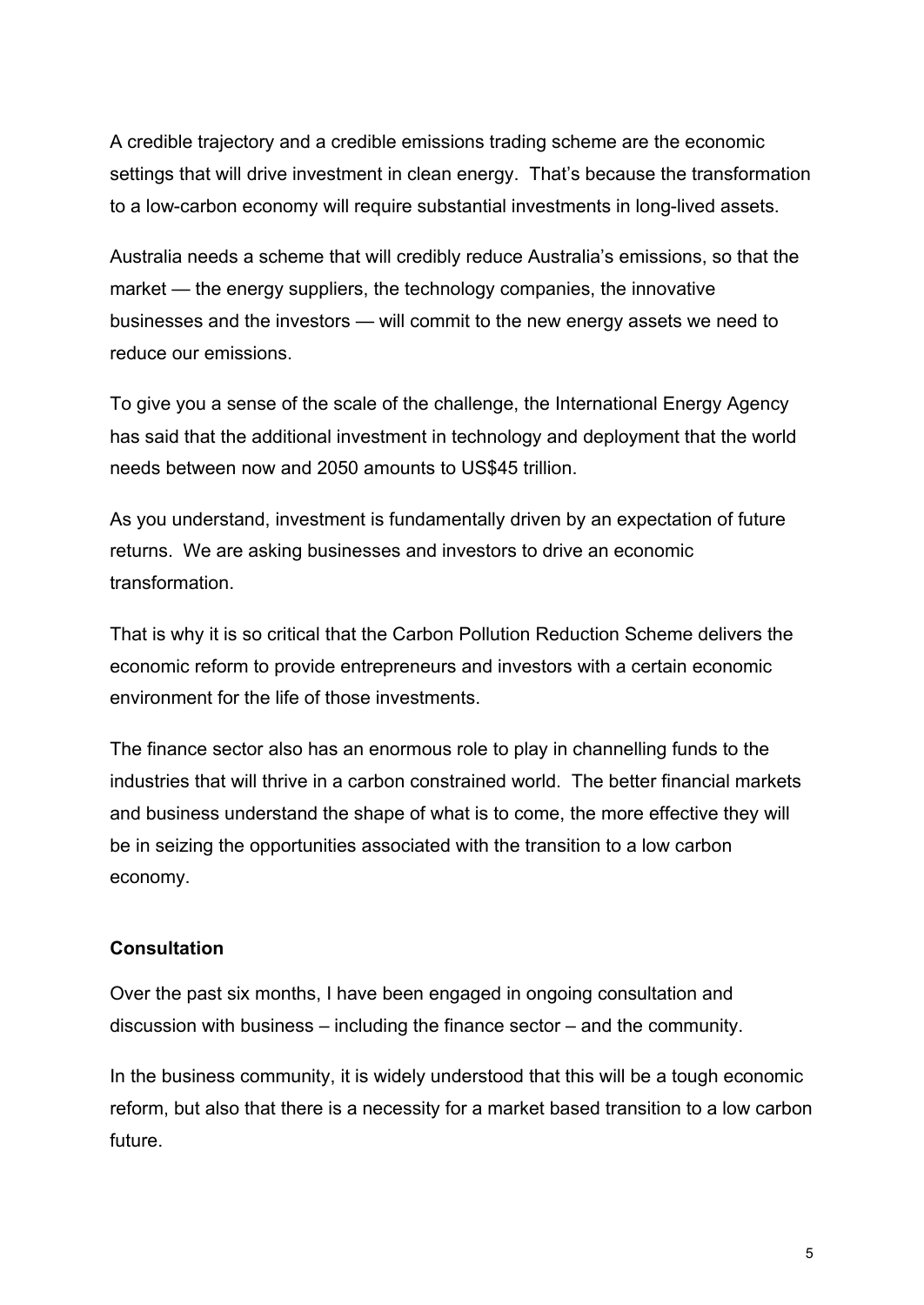We know that many businesses would like assistance for their circumstances, and the Government will continue to engage closely with business as we finalise our approach.

But let me reiterate the challenge for the Government.

There is no menu of easy options when it comes to the challenge of climate change.

There will be many demands – including competing demands – from different sectors.

We will continue to actively consult with business and the community.

Ultimately, the Government must strike the right balance on the basis of economically responsible policy and the national interest.

There is strong consensus on the need to reduce pollution and introduce emissions trading, and on the need to make it as broad as possible to minimise the costs.

Excluding or assisting certain sectors means that a smaller pool of contributors must shoulder the burden.

The economics of carbon reduction have an inexorable logic. All decisions are linked. Under a national cap on emissions, giving relative priority to one sector or another inevitably involves a trade off.

We are engaging in a careful and methodical process, including undertaking one of the biggest economic modelling exercises in Australia's history, as well as ongoing extensive consultation, before finalising our decisions later in the year.

Guiding our approach is the unavoidable reality that the costs of inaction are greater than the costs of action. Moreover, the longer we delay, the greater the cost. This is why we intend to implement the Carbon Pollution Reduction Scheme in 2010.

# **The Government's directions**

*Coverage*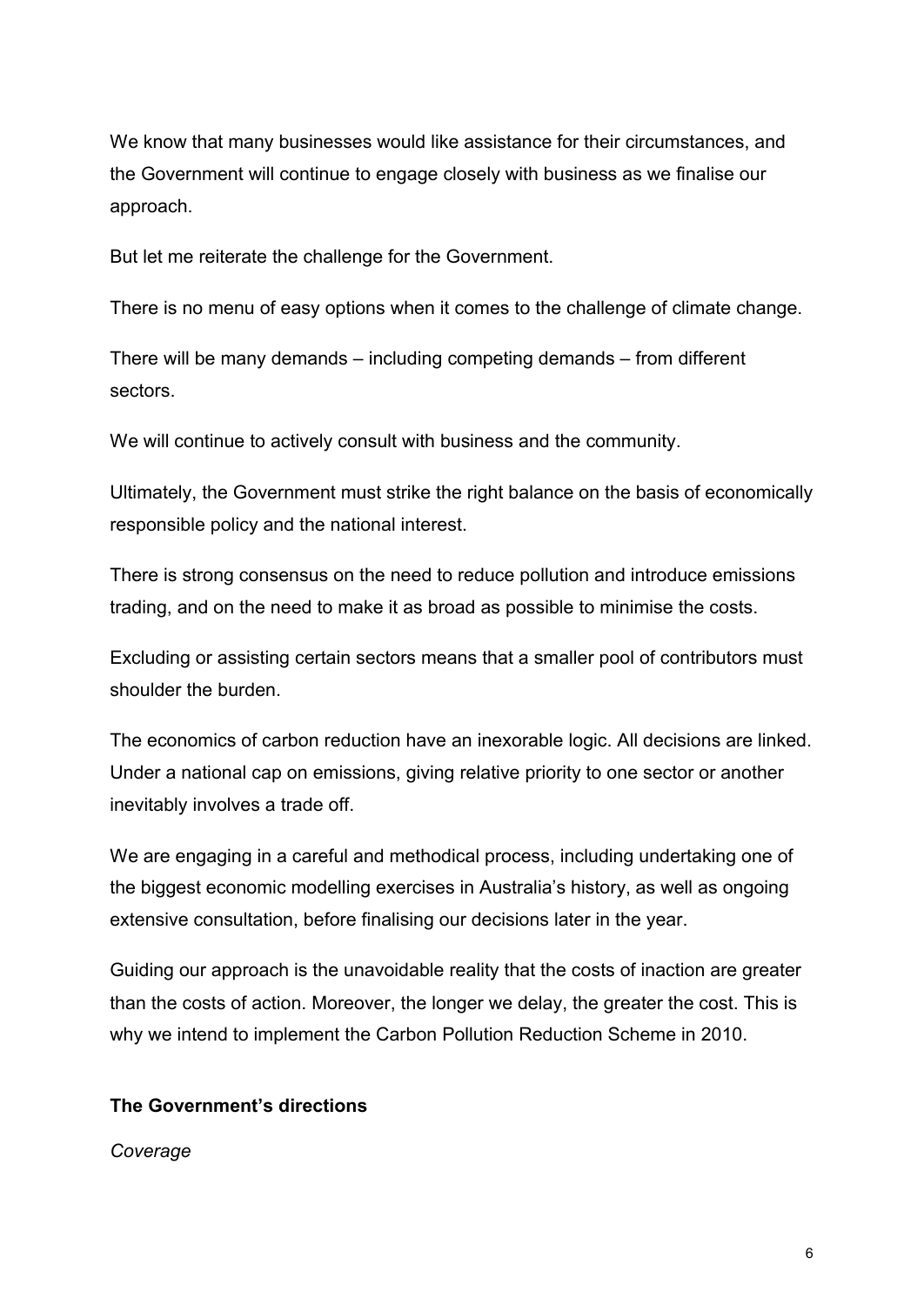As you know, we propose the Carbon Pollution Reduction Scheme will cover stationary energy, transport, fugitive emissions, industrial processes, waste and forestry sectors, and all six greenhouse gases counted under the Kyoto Protocol from the time the scheme begins.

We have proposed that the earliest that agriculture should enter the Scheme would be 2015, with a final decision to be made in 2013.

## *Commitments in support of businesses*

While the carbon market will drive the bulk of Australia's emissions reductions, the Government will also implement worthwhile complementary measures.

The Government will establish the Climate Change Action Fund (CCAF) to help business transition to a low pollution economy, by providing in partnership funding for a range of activities, including:

- Capital investment in innovative new low emissions processes
- · Industrial energy efficiency projects with long payback periods
- · Dissemination of best and innovative practice among small to medium sized enterprises.

The risk of adverse effects on the investment environment will be ameliorated through limited direct assistance to existing coal-fired electricity generators. This is in addition to the Government's commitments to technological development, such as carbon capture and storage. The Government will deliver this assistance in part through a new mechanism called the Electricity Sector Adjustment Scheme.

## *Commitments to support emissions-intensive trade-exposed firms*

Assistance will also be provided to the most heavily emissions-intensive trade-exposed activities.

Carbon leakage is counter to our objective. We propose to address this potential problem by providing transitional assistance in the form of a share of free permits to the most emissions intensive trade exposed activities.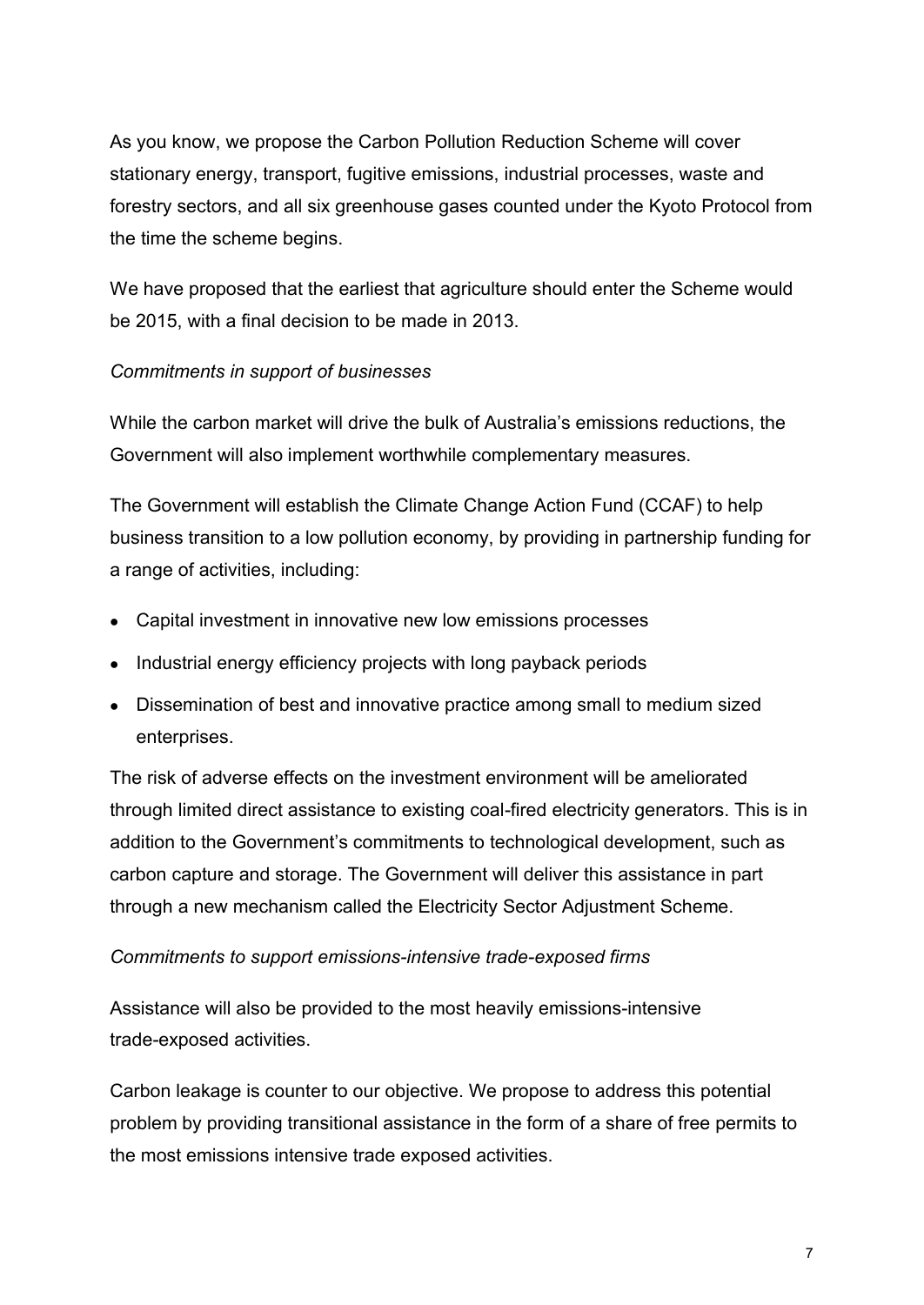We will assist those firms that have a sufficiently material impact on their cost structures as a result of a price on carbon. We propose to use a measure based on emissions intensity per unit of revenue — the most transparent and comparable indicator.

The Government's preferred position is to allocate up to around 30 per cent of carbon pollution permits to emissions intensive trade exposed activities, allowing for the potential future inclusion of the agricultural sector.

The Government also recognises that the rate of assistance to these industries will need to be gradually reduced over time. To do otherwise would be economically irresponsible — it would compromise Australia's efforts to reduce carbon pollution and place more of the burden on other parts of the economy.

## **Opportunities, promising technologies, green jobs**

Australia has the resources to exploit in clean energy, the great companies to respond with new products and ways of doing business; and households who are acutely aware of the need to act on climate change and who are willing to do something about it.

The global response to climate change has been characterised by the development of new technologies, such carbon capture and storage, wind, wave, geothermal, solar and clean coal. Billions of dollars are being ploughed into research into a range of promising technologies.

The successful new technologies will create opportunities worth hundreds of billions of dollars.

Australian companies and workers must be in a position to seize the new opportunities in Australia and in global markets.

Putting a price on carbon will drive incentives to find innovative and creative new ways of reducing emissions. But we must first establish the scheme that puts a price on carbon.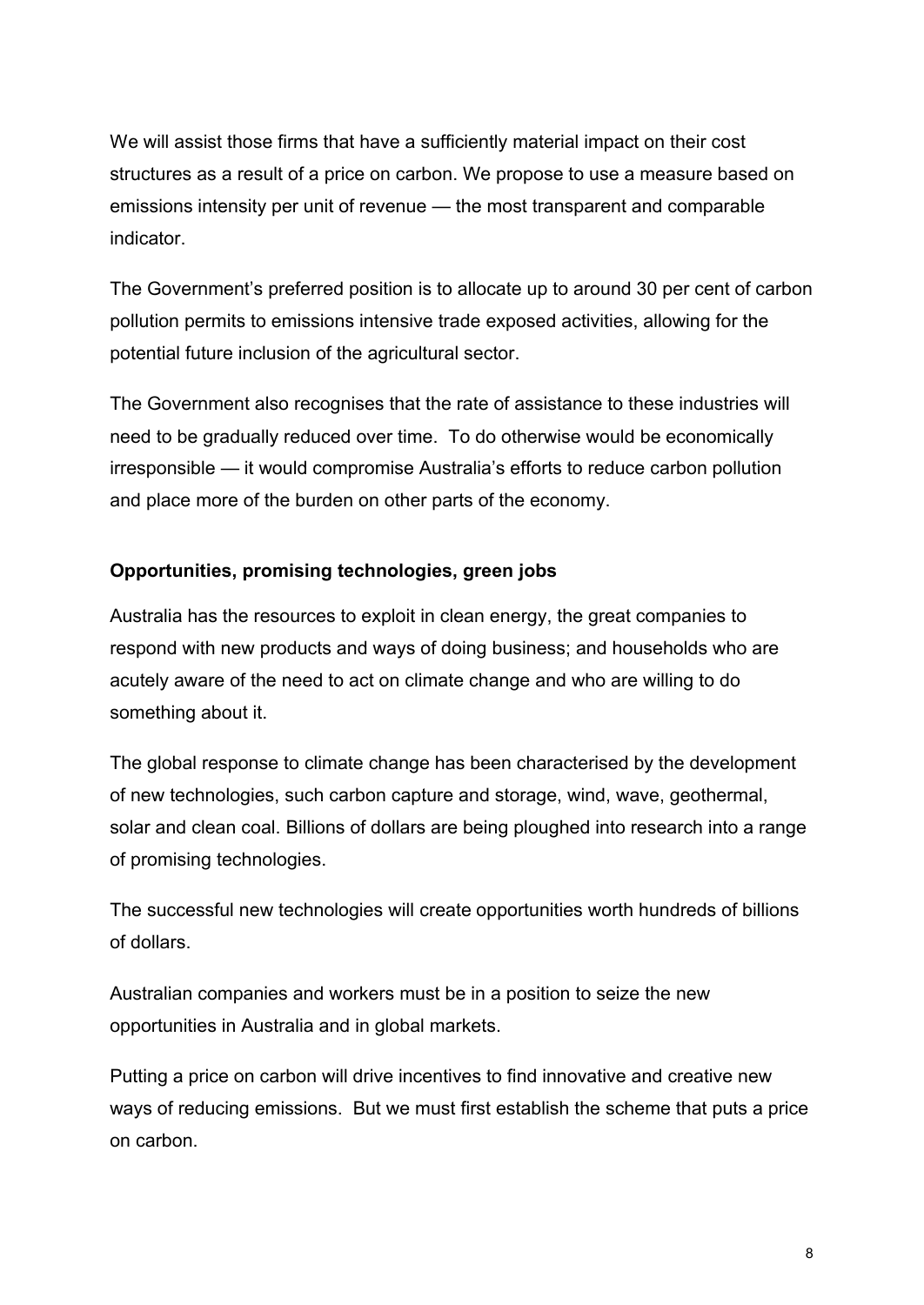## **Acting with the rest of the world**

Our ratification of the Kyoto Protocol gives Australia access to the Protocol's Clean Development Mechanism and Joint Implementation mechanism. This provides Australian companies with enhanced access to international carbon markets. The World Bank estimated the nascent global carbon market to be worth about US\$64 billion in 2007 – twice as large as 2006.

With the commencement of the Carbon Pollution Reduction Scheme, Australia will join other developed nations in the fight to reduce carbon pollution. As I noted last Wednesday, emissions trading schemes are already operating in numerous countries, states and provinces. Several other countries, including the United States, are moving in the same direction.

These schemes are a critical part of global leadership on climate change. Leadership from the developed world encourages other countries to join the global effort.

In addition, the development of international carbon markets will help drive investment into the areas where the largest cuts in pollution can be achieved most quickly and at the lowest cost.

The Government will take account of the evolving state of international negotiations in determining the path we set to meet our target of reducing Australia's carbon pollution by 60 per cent below 2000 levels by 2050.

## **Conclusion**

Climate change is not a distant and abstract problem, it is here and now.

The evidence shows that Australia's climate is particularly vulnerable.

Our test of responsibility lies in what we do today, because what we do today will determine whether we are prepared for tomorrow.

We need to move to the low pollution economy of the future in an economically responsible way.